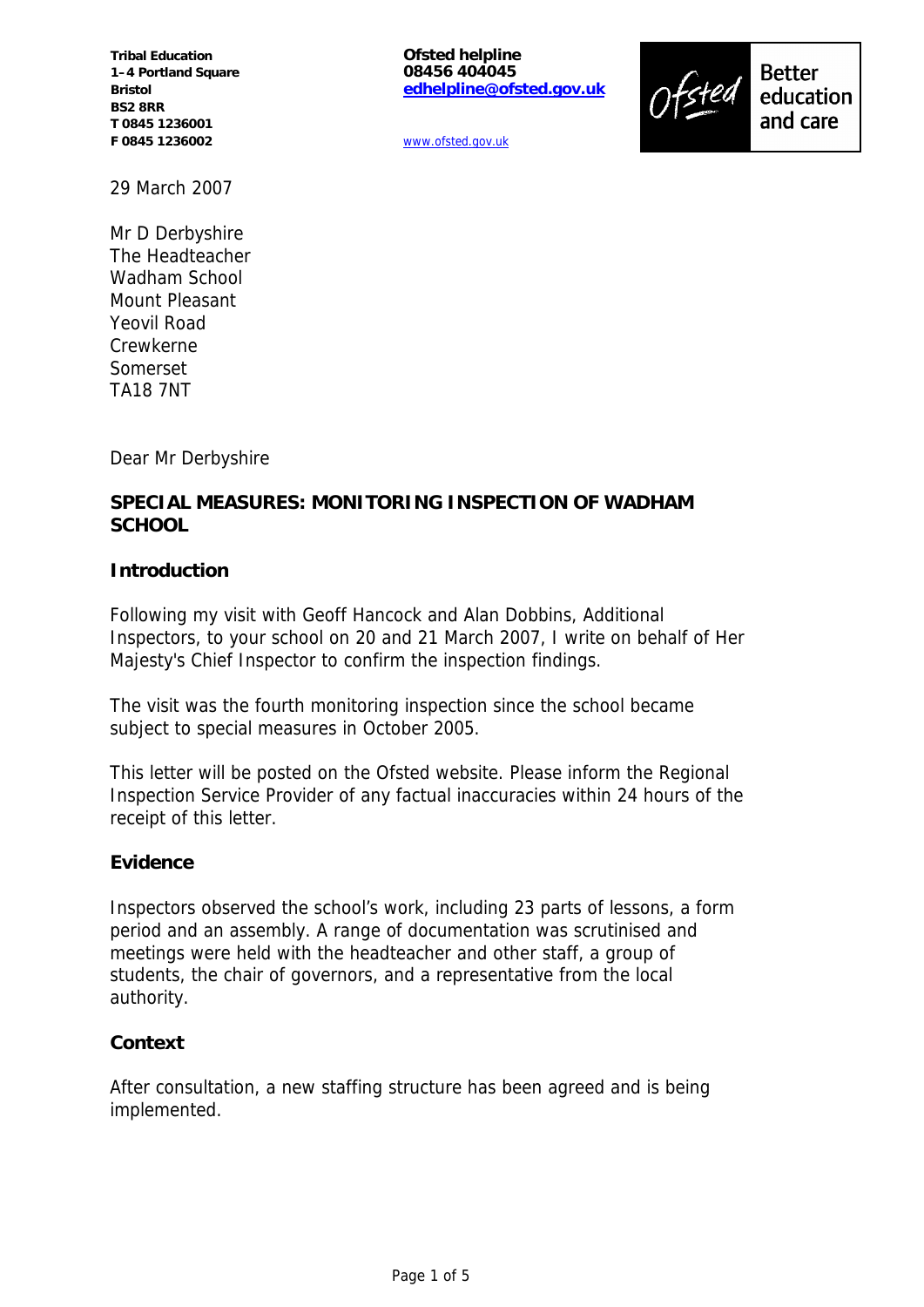

## **Achievement and standards**

Students join the school with standards that are broadly average. Whilst improvement was secured in national tests and examinations in 2006, standards remained below average and achievement was inadequate. However, there are clear signs of rising achievement. Modular tests in mathematics and science indicate improved value added scores. The school's data and mock examination results show the school on track to achieve targets in national tests at the end of Year 9 and GCSE examinations at the end of Year 11.

Data is being used more efficiently to set students meaningful targets. Most students in Key Stage 4 know their current level of attainment and what they should be aiming for. There are good systems in place to identify underachievement and check students' progress in subjects, but moderation exercises to ensure the accuracy of teachers' judgements are not sufficiently systematic. The use of assessment information to evaluate learning in lessons also requires further development. Nevertheless, an increasingly effective range of intervention strategies is resulting in students making better progress. Progress in 19 of the 23 lessons seen during this visit was judged to be at least satisfactory. In just over half of the lessons progress was good or better.

Progress on the areas for improvement identified by the inspection in October 2005:

- raise achievement at GCSE satisfactory
- monitor students' progress more effectively good.

**Personal development and well-being**

Students see the value of the strategies for improving behaviour and for recognising good behaviour. These are being applied with greater consistency by staff and are having a positive effect. Some behaviour in lessons is inappropriate, but where it is well managed learning proceeds without interruption. Where teachers fail to implement the good behaviour management systems disruption impedes learning and progress is slowed. Overall, students' behaviour is satisfactory and improving.

The school is working hard to capture students' interest in learning and is being increasingly successful as demonstrated by students' attendance. The target for attendance set by the local authority for last year was exceeded and attendance compares favourably with the national average.

Students say incidents of bullying are rare and that they feel safe at school. Older students think they are better guided in their learning. They appreciate the feedback given about their current attainment and what they should be aiming for. Younger students are not so clear about their progress.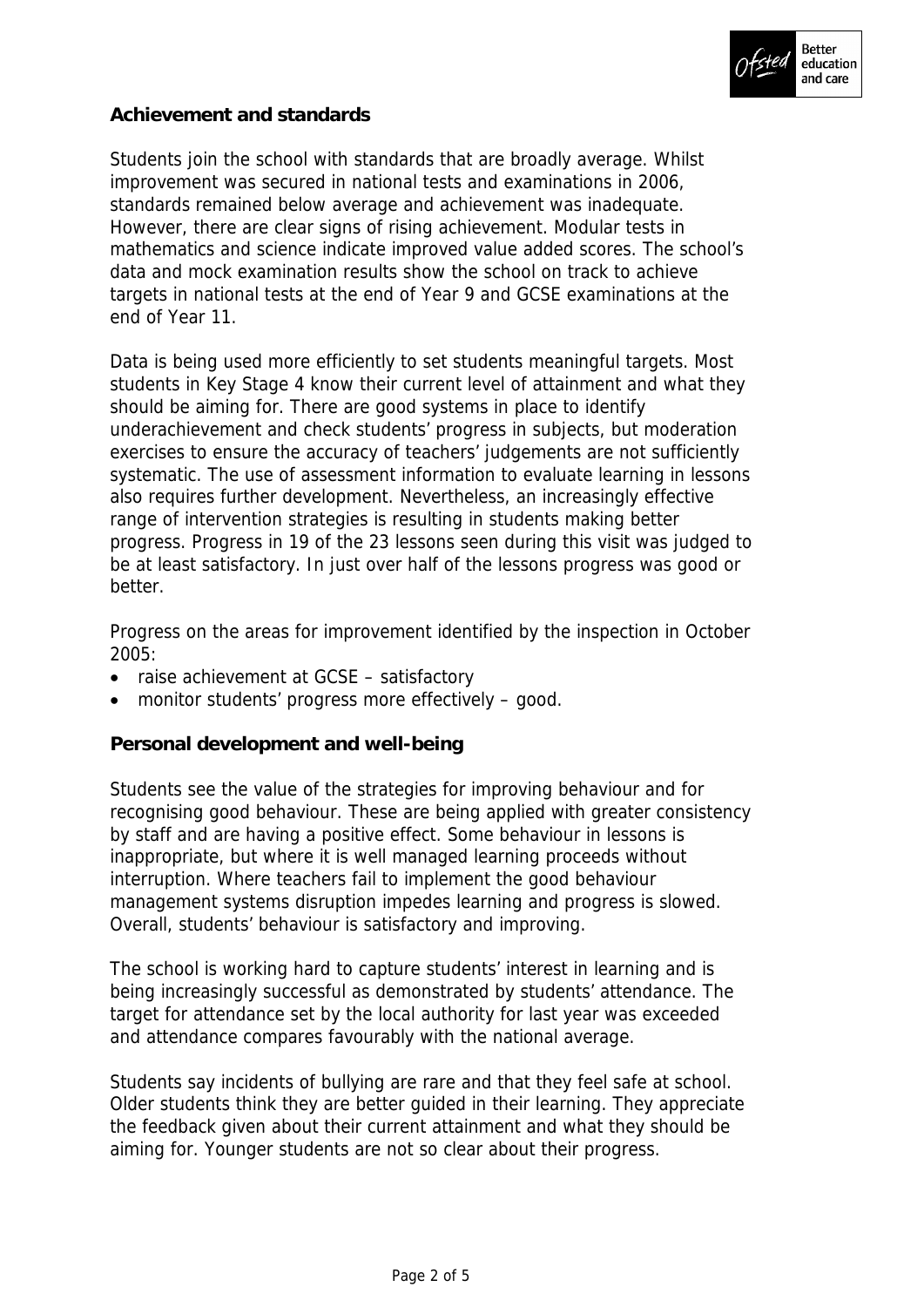

Opportunities are sometimes missed in form periods to develop students' readiness for learning.

Students say they feel well prepared for the next stage of their education and benefit from the opportunities provided to practise their personal and social skills in the adult world during their work placements.

Progress on the areas for improvement identified by the inspection in October 2005:

improve behaviour and attendance in the main school **–** good.

# **Quality of provision**

The school's monitoring procedures are securing improvement in teaching and learning. Of the 23 lessons seen, 12 were good or better and 7 were satisfactory. Whilst the proportion of inadequate teaching has not reduced, there are more good and outstanding lessons. There is growing evidence that teachers are adding variety to their lessons and, in some cases, taking risks with more adventurous ways of learning. This is encouraging but not always successful because although students are urged to participate more, they are not always required to think for themselves and apply their learning. Compounding this, not all teachers and teaching assistants are sufficiently expert in evaluating learning in lessons and building on progress.

Nearly all teachers are now attempting to identify learning objectives as a focus for lessons. But, some describe tasks rather than the skills, knowledge and understanding students are expected to acquire by the end of the lesson. Where practice is at its best, teachers are clear about the learning expected and build a series of challenging, interesting activities that are well matched to students' needs and stretch their thinking. Objectives are shared, linked to previous learning, and have relevance and purpose. Success is modelled, explored and exemplified so that students grasp how it feels and what it looks like. Consequently, they develop independence and confidence because they know how to learn. It is this depth of engagement with learning that accelerates progress and distinguishes the most effective lessons from others.

Assessment is having a positive impact in a number of subjects. The most formative practice involves students in evaluating their own and other's work by using success criteria to determine exactly what must be done to improve.

The broadening of the curriculum to encompass four distinct pathways provides a clear progression route for most students. The collaboration between the school and a range of consortia is resulting in an increased choice of courses. This is helping to capture and sustain students' interest in learning.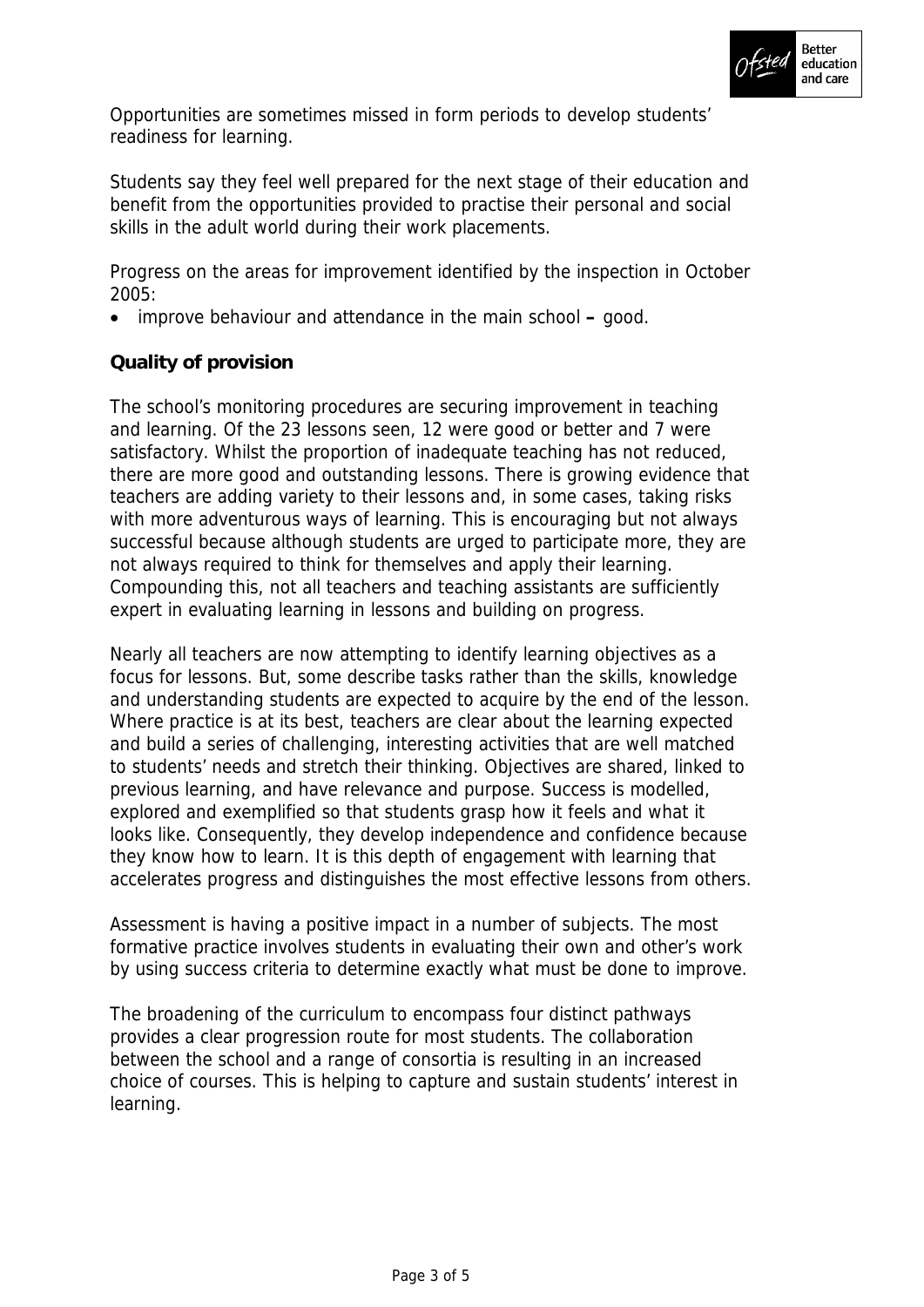

Progress on the areas for improvement identified by the inspection in October 2005:

improve attitudes to learning in lessons **–** satisfactory.

**Leadership and management**

The good leadership of the headteacher and senior team has developed a sense of common purpose among staff and built good, collaborative working relationships. Governors are developing a sharper, more detailed understanding of the school's performance. They are contributing to the strategic direction of the school. For example, the chair of governors is in the forefront of planning the review of specialist status. Other governors have been instrumental in developing the new and appropriate staffing structure which is now being implemented. The development of leadership for learning is quite rightly central to the structure.

Self-evaluation is making better use of data and lesson observation to identify strengths and areas for development. A systematic approach to tracking the performance of individuals and groups of students is helping to accelerate progress and raise standards. Senior leaders are effectively focused on developing teachers' and teaching assistants' accountability for students' achievement. In support of this, some subject teams evaluate their work well. However, this good practice has not been shared sufficiently. The variable quality of subject leadership is reflected in the unevenness of students' performance across subjects and the inconsistency in the impact of good management policies.

Progress on the areas for improvement identified by the inspection in October 2005:

 improve the impact and consistency of management policies – satisfactory.

**External support**

Support from the local authority has been effective. An appropriate focus on improving teaching and learning has been sustained, with a range of lessons observed as part of a monitoring visit. The process added to, and corroborated, the school's monitoring.

### **Main Judgements**

Progress since being subject to special measures – good.

Progress since previous monitoring inspection – good.